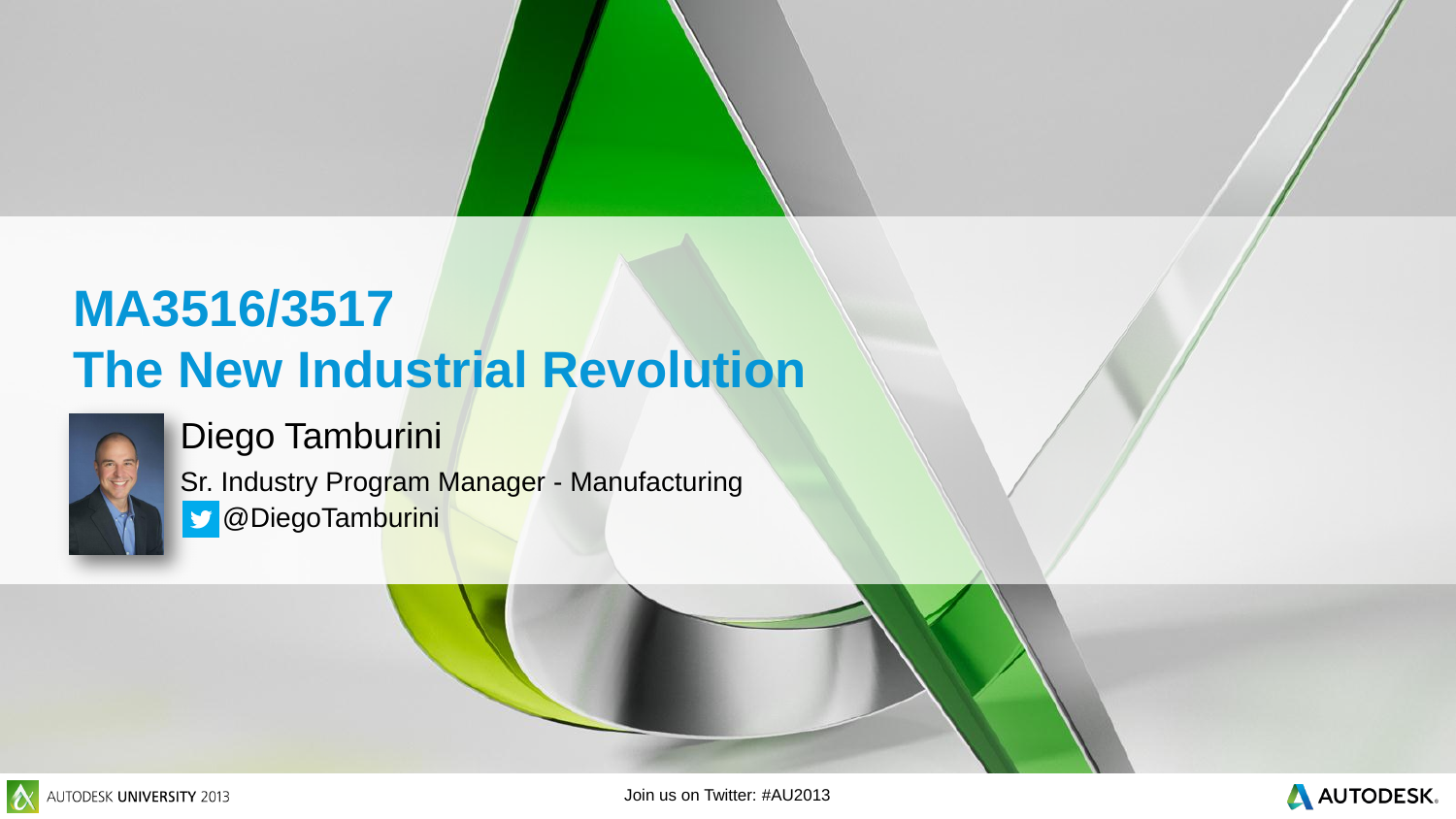- 1. Discuss the future of manufacturing and the opportunities it brings
	- **Focus: 3-10 year horizon**
	- Scope: manufacturing *and* design

- 2. Learn from each other
- 3. Collect your input to inform product strategy **Particular interest: what's not on our radar**







## **Goals**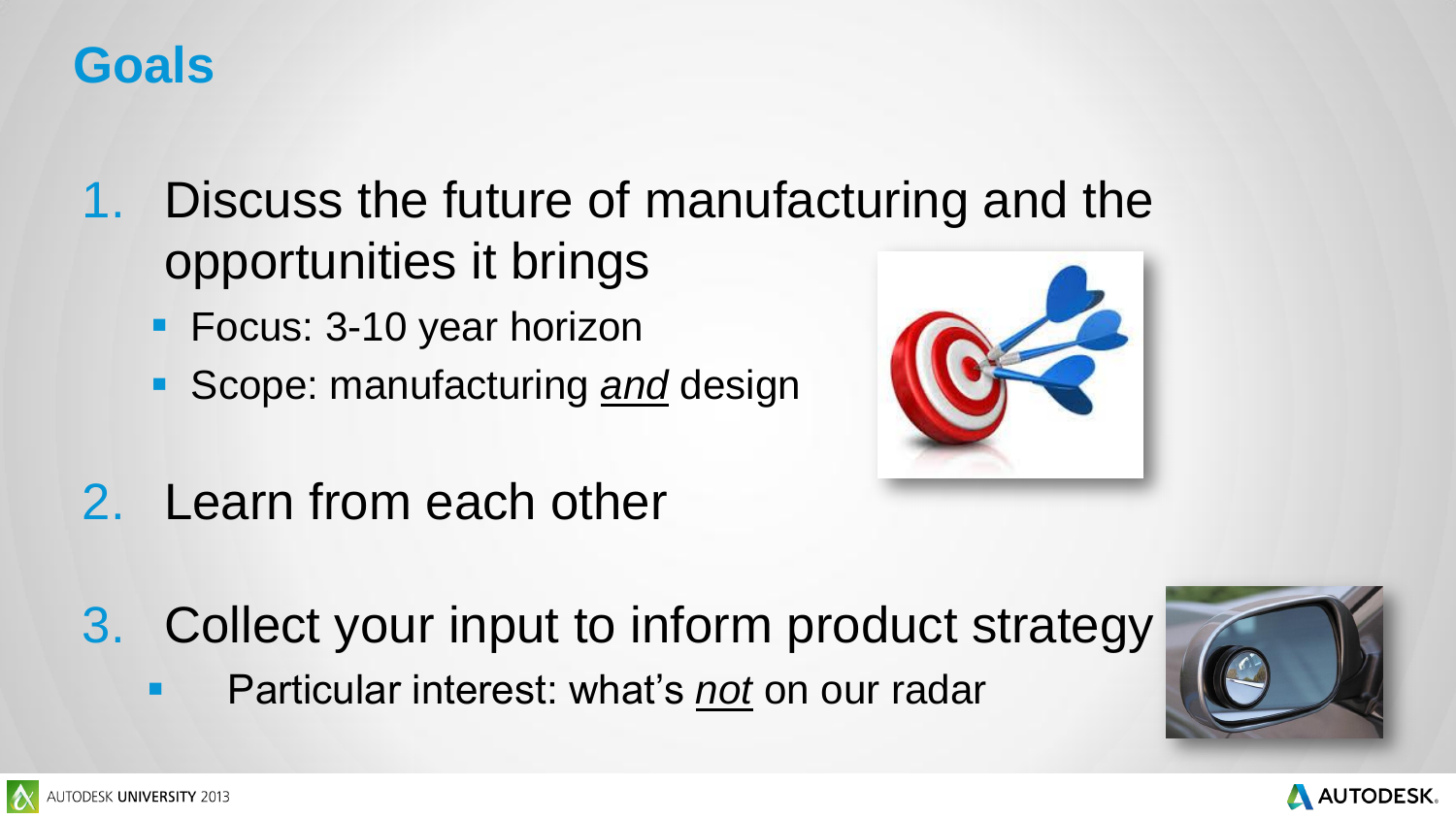- 1. Overview of the manufacturing landscape (Diego 10 min)
- 2. Brainstorming session (All 40 min)
- 3. Wrap up (Diego 5 min)







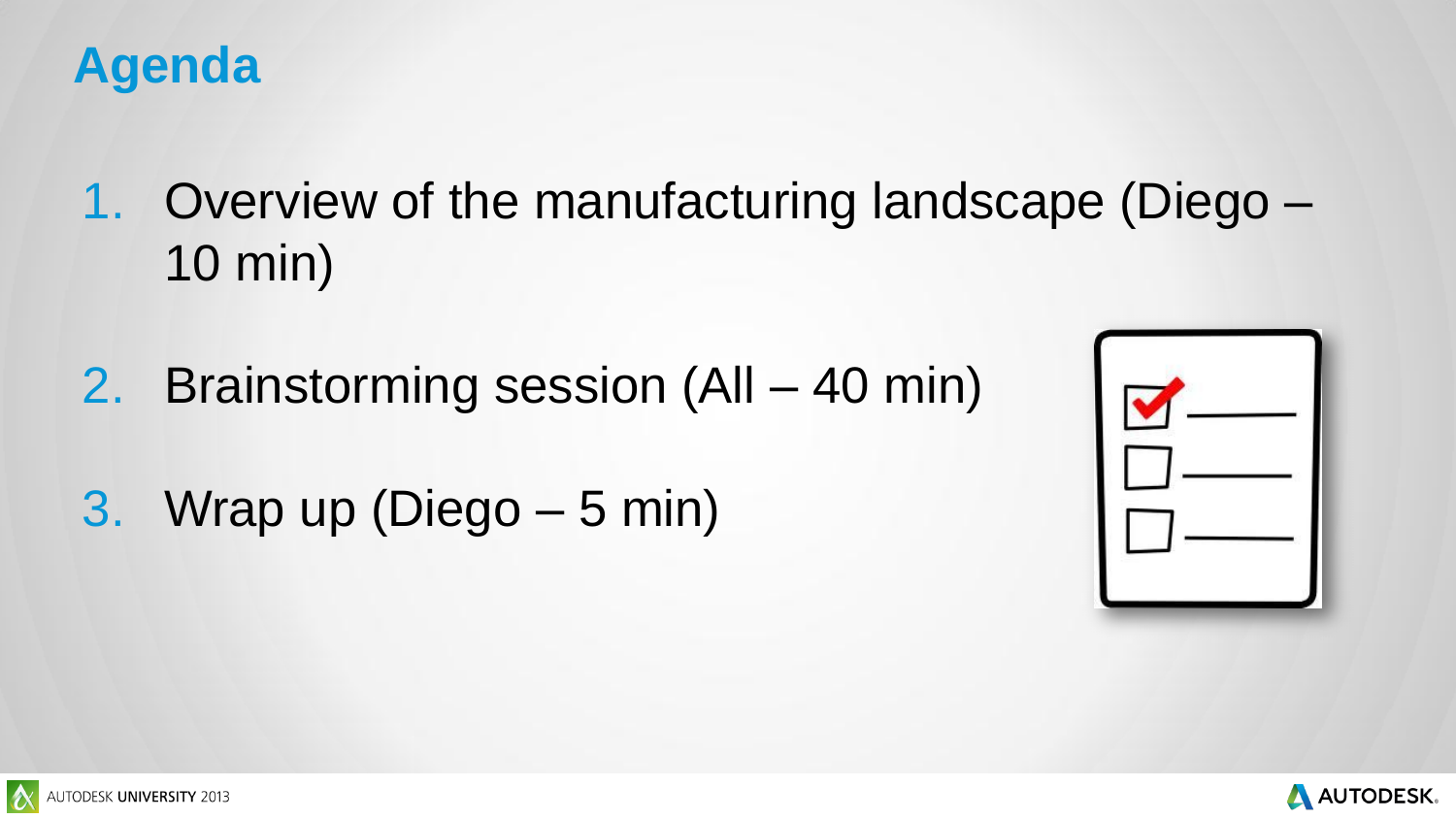- **Topic:** *what manufacturing trends do you find most relevant/interesting?*
	- **Encouraging trends / Opportunities**
	- **Concerning trends / Challenges**



## **Process:**

- Brainstorm ideas identify top 3 (individual tables 10 min)
- Collect ideas (Diego 10 min)
- Recap/Discuss/Takeaways (All 20 min)



# **Brainstorming Session**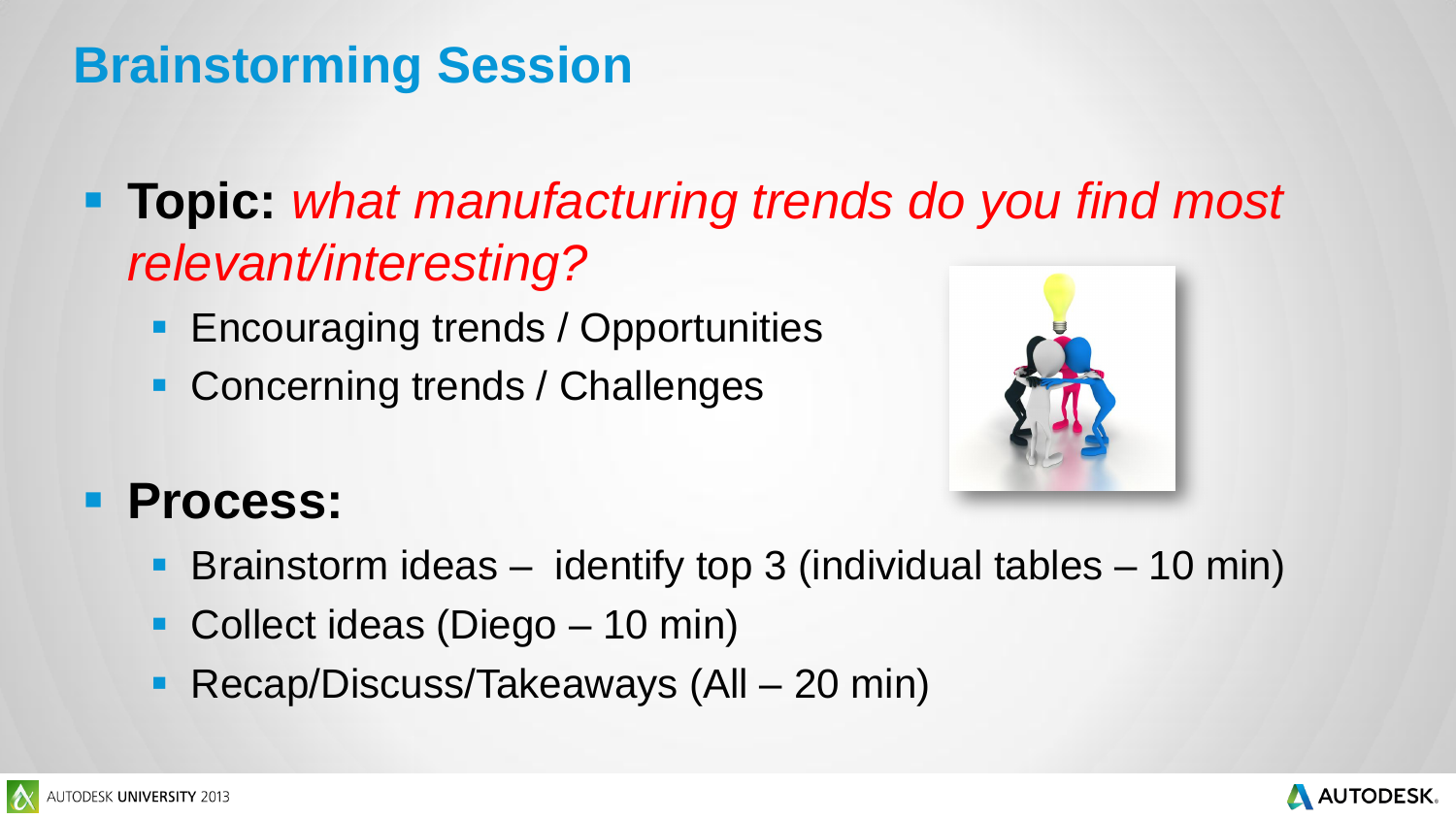- Compile it/Analyze it
- Summarize findings to our executive leadership
- Refine our strategy and messaging
- Come back with follow up questions (if you opt in)

# **Follow @DiegoTamburini (or leave your e-mail with** me) for report







## **Wrap up**

## ■ What we will do with your input?